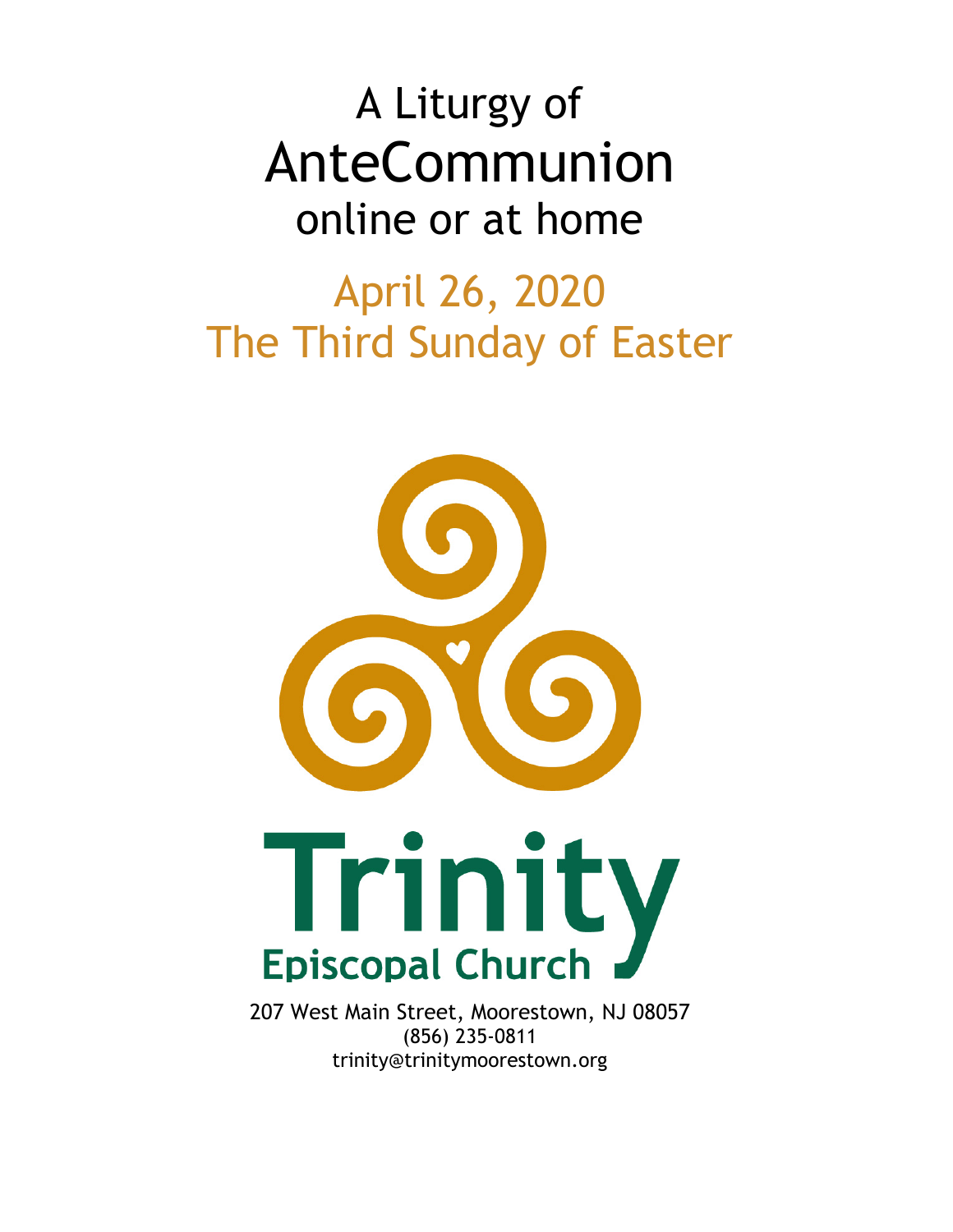**Prelude** *Cantilena in G, Op. 71, No. 1* Arthur Foote

THE LITURGY OF THE WORD *Book of Common Prayer, page 355*

*Celebrant* Alleluia! Christ is risen! *People* **Christ is risen indeed! Alleluia!**

*Celebrant* The Lord be with you. *People* **And also with you.**

Let us pray.

O God, whose blessed Son made himself known to his disciples in the breaking of bread: Open the eyes of our faith, that we may behold him in all his redeeming work; who lives and reigns with you, in the unity of the Holy Spirit, one God, now and for ever. **Amen.**

*All sing or say together:* S-278*; Willam Mathias*

**Glory to God in the highest, and peace to his people on earth.**

**Lord God, heavenly King, almighty God and Father, we worship you, we give you thanks, we praise you for your glory.**

**Lord Jesus Christ, only Son of the Father, Lord God, Lamb of God, you take away the sin of the world: have mercy on us; you are seated at the right hand of the Father: receive our prayer.**

**For you alone are the Holy One, you alone are the Lord, you alone are the Most High, Jesus Christ, with the Holy Spirit, in the glory of God the Father. Amen.**

Our worship begins today with a shout of praise and declaration of resurrection: Our "Alleluia!" comes from the Hebrew for "Praise" God!"

The Book of Common Prayer calls for a "song" of praise" to begin our worship. The traditional *Gloria* quotes the words the angels sang to announce the coming of Jesus, and then expands our praise of God and **Jesus** with the characteristics of majesty and salvation. The church has been singing some form of this hymn of praise for over sixteen centuries.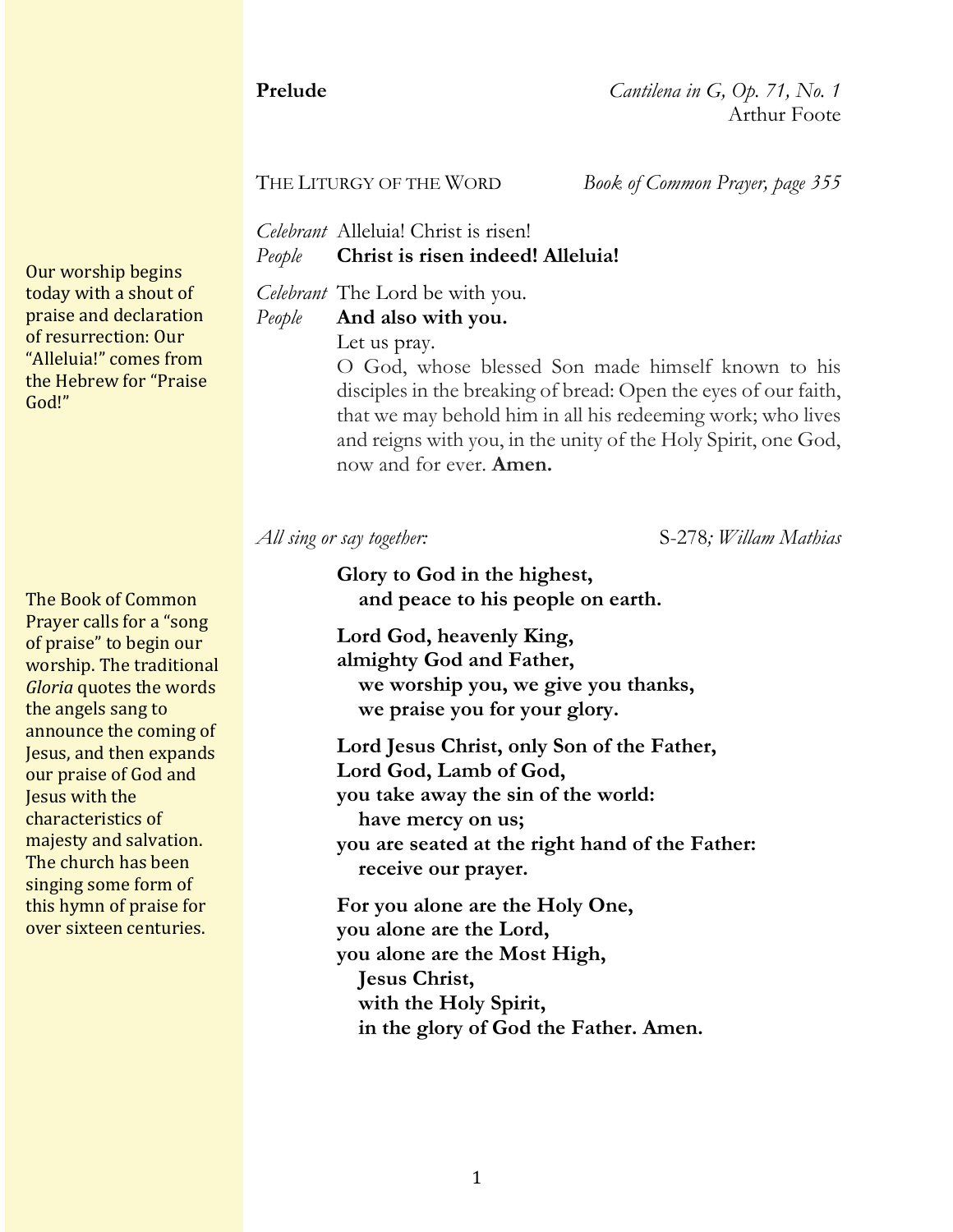#### **A Reading from the Acts of the Apostles** *2:14a, 36-41*

Peter, standing with the eleven, raised his voice and addressed the crowd: 'Therefore let the entire house of Israel know with certainty that God has made him both Lord and Messiah, this Jesus whom you crucified.'

Now when they heard this, they were cut to the heart and said to Peter and to the other apostles, 'Brothers, what should we do?' Peter said to them, 'Repent, and be baptized every one of you in the name of Jesus Christ so that your sins may be forgiven; and you will receive the gift of the Holy Spirit. For the promise is for you, for your children, and for all who are far away, everyone whom the Lord our God calls to him.' And he testified with many other arguments and exhorted them, saying, 'Save yourselves from this corrupt generation.' So those who welcomed his message were baptized, and that day about three thousand persons were added.

The Word of the Lord. **Thanks be to God.**

**Psalm 116: 1-3, 10-17** *Book of Common Prayer, page 759*

- 1 I love the LORD, because he has heard the voice of my supplication, \* because he has inclined his ear to me whenever I called upon him.
- **2 The cords of death entangled me; the grip of the grave took hold of me; \* I came to grief and sorrow.**
- 3 Then I called upon the Name of the LORD: \* "O LORD, I pray you, save my life."
- **10 How shall I repay the LORD \* for all the good things he has done for me?**
- 11 I will lift up the cup of salvation  $*$ and call upon the Name of the LORD.
- **12 I will fulfill my vows to the LORD \* in the presence of all his people.**
- 13 Precious in the sight of the LORD \* is the death of his servants.
- **14 O LORD, I am your servant; \* I am your servant and the child of your handmaid; you have freed me from my bonds.**

In the season of Easter, the Episcopal Church traditionally reads stories of the earliest days of the church from the Acts of the Apostles as the first reading. This invitation to receive God's promises even while recognizing our involvement in Christ's death comes from Peter's speech to the crowd that gathered to hear the disciples speak in many languages on the day of Pentecost.

We read the psalm **responsively**, which means that the leader reads one verse and the congregation *responds* with the next.

Psalm 116 may have been designed to be read this way, alternating between describing attributes or actions of God, and the response of the faithful, (though the divisions between those two elements don't match our verse divisions in the English translation.)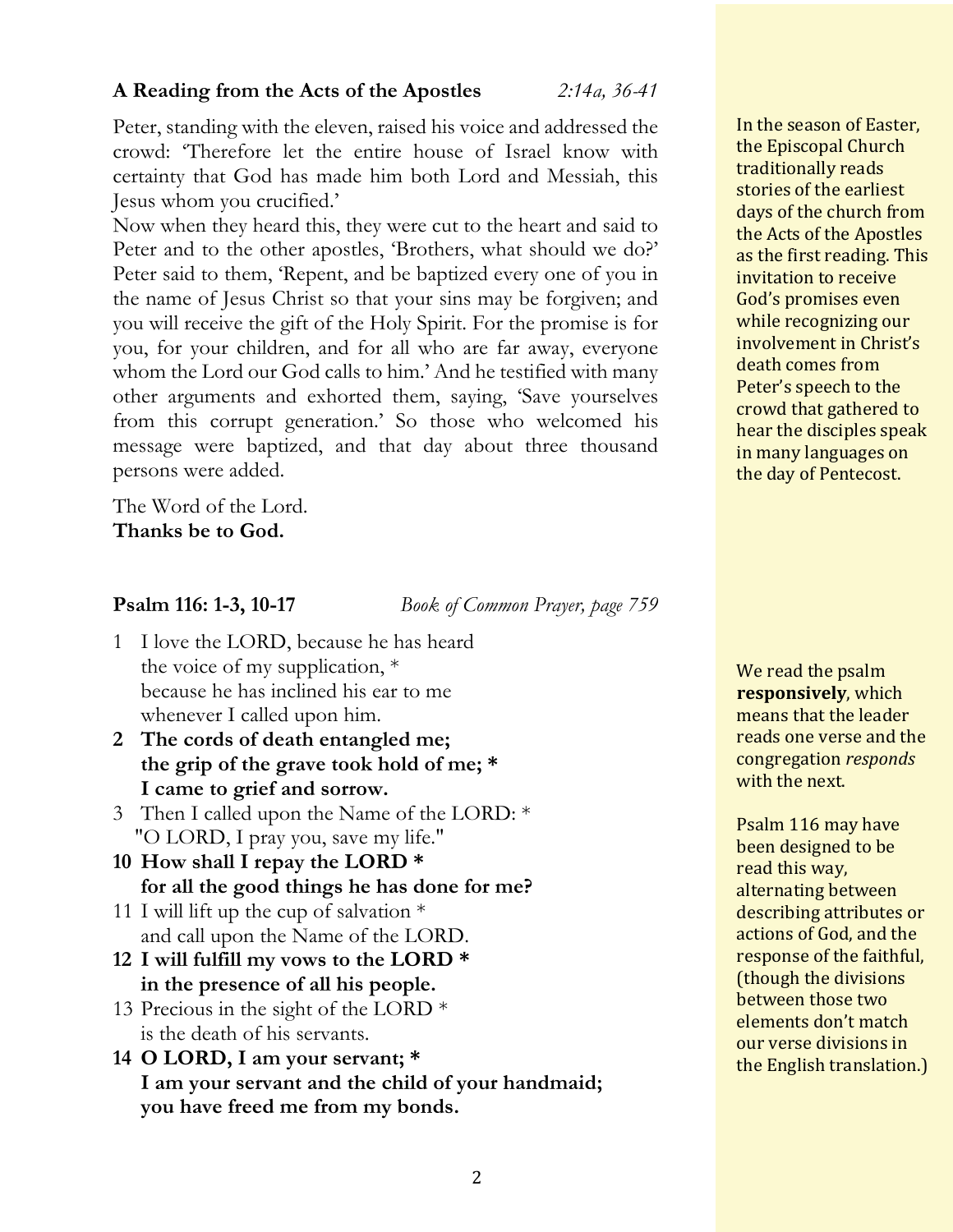- 15 I will offer you the sacrifice of thanksgiving \* and call upon the Name of the LORD.
- **16 I will fulfill my vows to the LORD \* in the presence of all his people**
- 17 In the courts of the LORD'S house, \* in the midst of you, O Jerusalem. Hallelujah!

## **A reading from the First Letter of Peter** *1:17-23*

If you invoke as Father the one who judges all people impartially according to their deeds, live in reverent fear during the time of your exile. You know that you were ransomed from the futile ways inherited from your ancestors, not with perishable things like silver or gold, but with the precious blood of Christ, like that of a lamb without defect or blemish. He was destined before the foundation of the world, but was revealed at the end of the ages for your sake. Through him you have come to trust in God, who raised him from the dead and gave him glory, so that your faith and hope are set on God.

Now that you have purified your souls by your obedience to the truth so that you have genuine mutual love, love one another deeply from the heart. You have been born anew, not of perishable but of imperishable seed, through the living and enduring word of God.

The Word of the Lord. **Thanks be to God.**

*Deacon* The Holy Gospel of our Lord Jesus Christ according to Luke *People* **Glory to you, Lord Christ.**

#### *Luke 24:13-35*

Now on that same day two of them were going to a village called Emmaus, about seven miles from Jerusalem, and talking with each other about all these things that had happened. While they were talking and discussing, Jesus himself came near and went with them, but their eyes were kept from recognizing him. And he said to them, 'What are you discussing with each other while you walk along?' They stood still, looking sad. Then one of them, whose name was Cleopas, answered him, 'Are you the only stranger in Jerusalem who does not know the

The first letter of Peter was written to comfort and reassure a community of Christians whose faith in Jesus has separated them from their social community. This excerpt is meant to encourage the believers with the confidence that God has planned their trust and faith from before time; and that our response is to support one another in mutual love.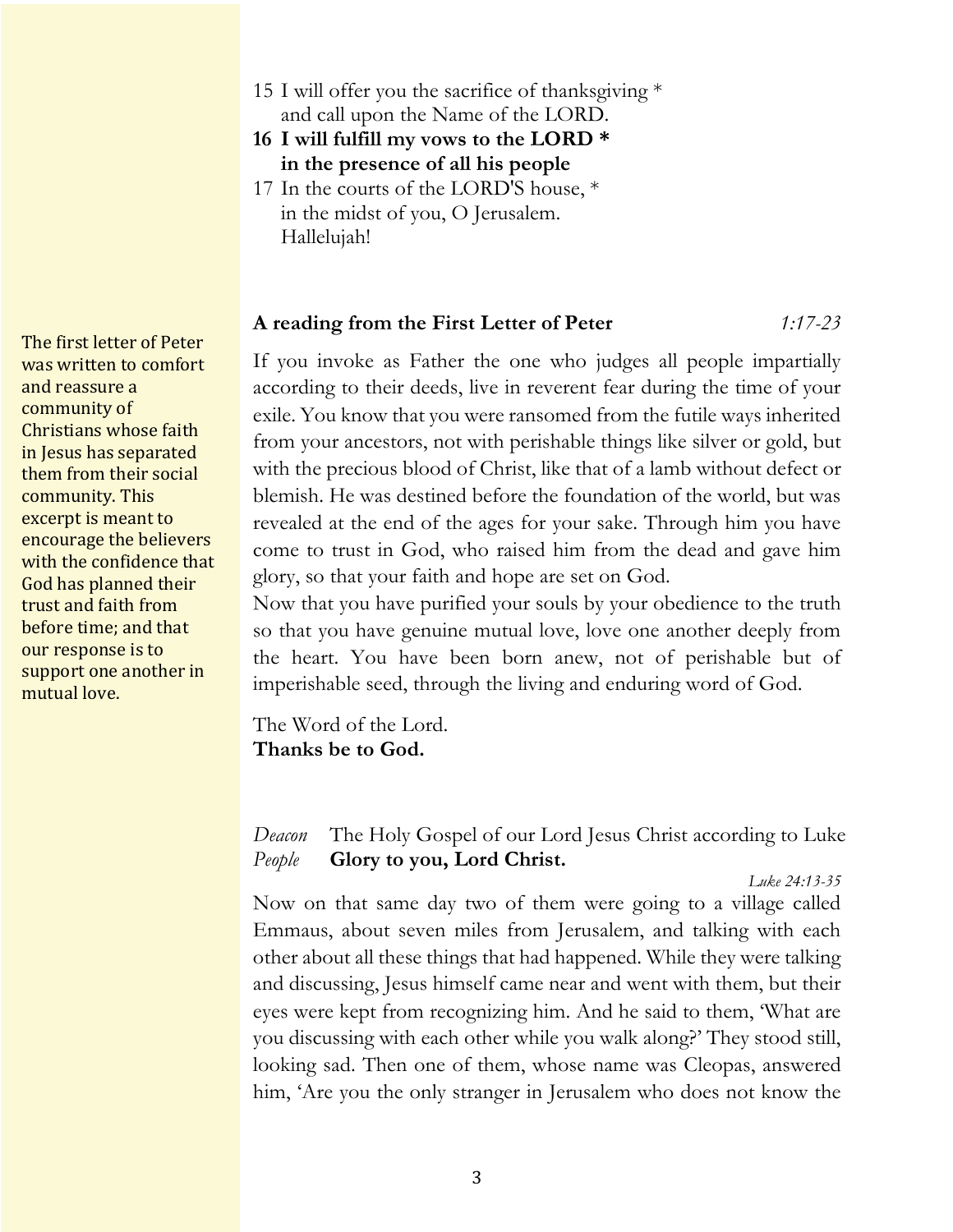things that have taken place there in these days?' He asked them, 'What things?' They replied, 'The things about Jesus of Nazareth, who was a prophet mighty in deed and word before God and all the people, and how our chief priests and leaders handed him over to be condemned to death and crucified him. But we had hoped that he was the one to redeem Israel. Yes, and besides all this, it is now the third day since these things took place. Moreover, some women of our group astounded us. They were at the tomb early this morning, and when they did not find his body there, they came back and told us that they had indeed seen a vision of angels who said that he was alive. Some of those who were with us went to the tomb and found it just as the women had said; but they did not see him.' Then he said to them, 'Oh, how foolish you are, and how slow of heart to believe all that the prophets have declared! Was it not necessary that the Messiah should suffer these things and then enter into his glory?' Then beginning with Moses and all the prophets, he interpreted to them the things about himself in all the scriptures.

As they came near the village to which they were going, he walked ahead as if he were going on. But they urged him strongly, saying, 'Stay with us, because it is almost evening and the day is now nearly over.' So he went in to stay with them. When he was at the table with them, he took bread, blessed and broke it, and gave it to them. Then their eyes were opened, and they recognized him; and he vanished from their sight. They said to each other, 'Were not our hearts burning within us while he was talking to us on the road, while he was opening the scriptures to us?' That same hour they got up and returned to Jerusalem; and they found the eleven and their companions gathered together. They were saying, 'The Lord has risen indeed, and he has appeared to Simon!' Then they told what had happened on the road, and how he had been made known to them in the breaking of the bread.

*Deacon* The Gospel of the Lord. *People* **Praise to you, Lord Christ.**

#### **The Sermon**

This story, which apparently takes place in the afternoon and evening of the day of resurrection, is the first appearance of the risen Jesus in Luke's narrative. 

Here, Jesus appears to two disciples who were not in the inner circle, suggesting that God can choose to involve even those who were not closest to Jesus in the Easter miracle.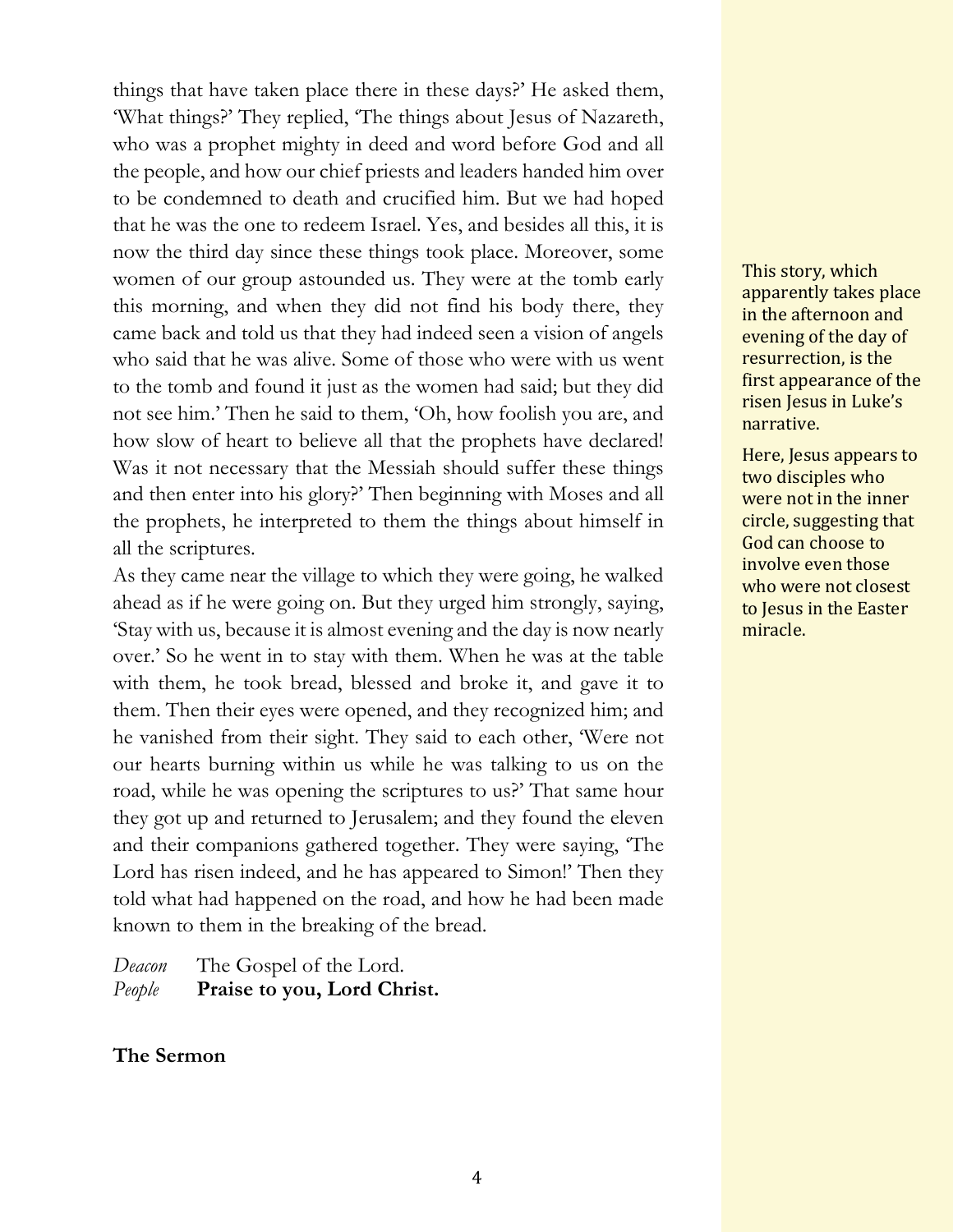As part of our response to the Word of God in our lives, we stand to proclaim the core story of our Christian faith **together in The Nicene Creed**, created in the late 4th century by the councils (gatherings of church leaders) in Nicea. 

No matter what story of Jesus we are hearing in scripture, we remember and proclaim the whole outline of his life, death, and resurrection, and anticipate his coming again.

**We believe in one God, the Father, the Almighty, maker of heaven and earth, of all that is, seen and unseen. We believe in one Lord, Jesus Christ, the only Son of God, eternally begotten of the Father, God from God, Light from Light, true God from true God, begotten, not made, of one Being with the Father. Through him all things were made. For us and for our salvation he came down from heaven: by the power of the Holy Spirit he became incarnate from the Virgin Mary, and was made man. For our sake he was crucified under Pontius Pilate; he suffered death and was buried. On the third day he rose again in accordance with the Scriptures; he ascended into heaven and is seated at the right hand of the Father. He will come again in glory to judge the living and the dead, and his kingdom will have no end. We believe in the Holy Spirit, the Lord, the giver of life, who proceeds from the Father and the Son. With the Father and the Son he is worshiped and glorified. He has spoken through the Prophets. We believe in one holy catholic and apostolic Church. We acknowledge one baptism for the forgiveness of sins. We look for the resurrection of the dead, and the life of the world to come. Amen.**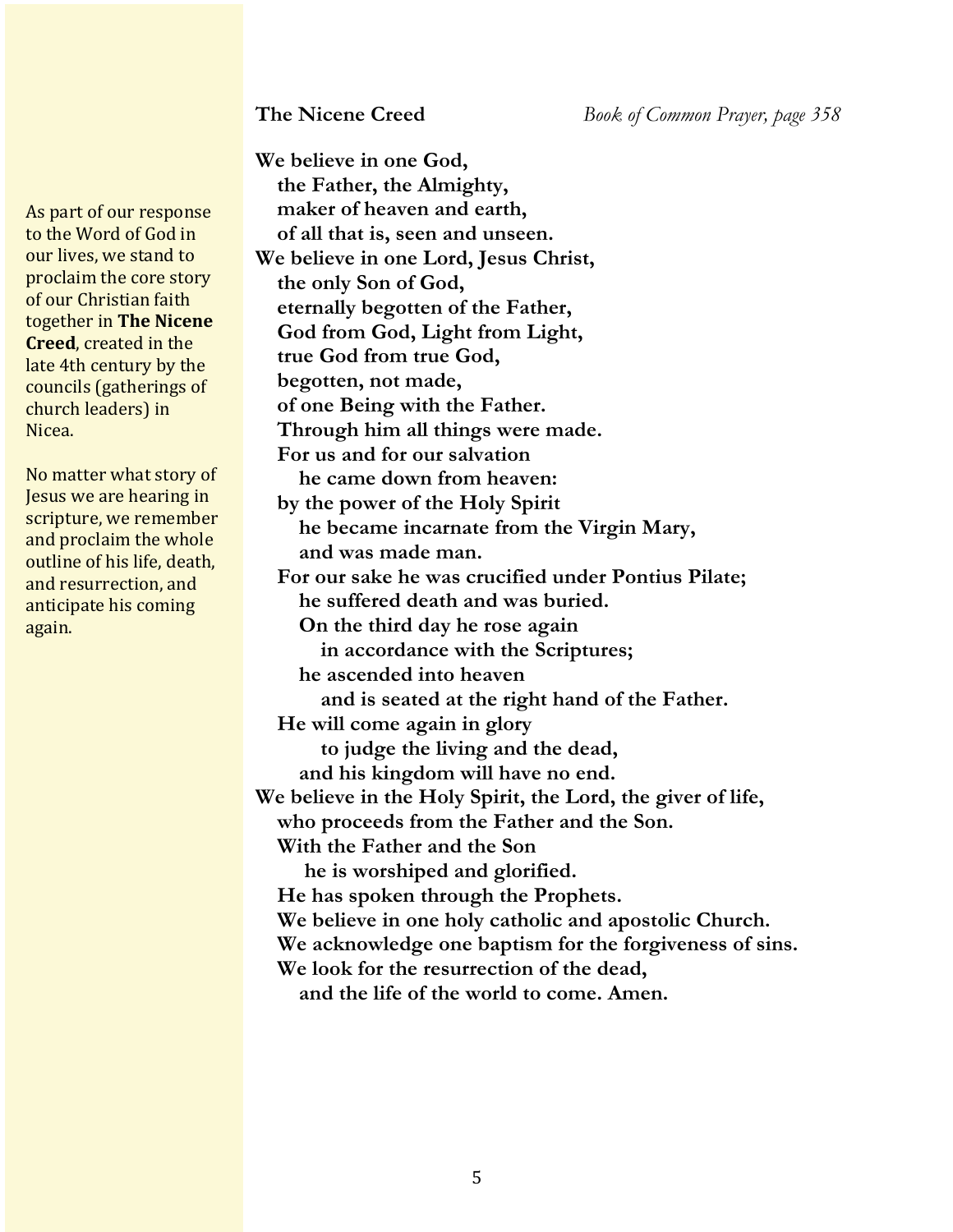## **Prayers of the People**

In joy and hope let us pray to God who has given us the victory through the risen Christ.

That our risen Savior may fill us and all God's people with the joy of his glorious and life-giving resurrection, we pray. Let the people say, **Amen.**

That the risen Christ may bring peace to the earth, and wisdom and concord to all who lead the nations; that war, famine, and epidemic may cease, we pray. Let the people say, **Amen.**

That those isolated, afflicted, persecuted or living in fear may find renewal and strength in the good news of Easter, we pray. Let the people say, **Amen.**

That God may provide daily bread and abundant life for those who lack food, work or shelter, we pray. Let the people say, **Amen.**

That broken hearts may be made whole, and our communities renewed, in the victory of life over death through the risen Christ, we pray. Let the people say, **Amen.**

That the light of the risen Christ may comfort and strengthen the ill, the injured, the dying, and all those who care for the sick and the vulnerable, we pray. Let the people say, **Amen.**

That, according to Christ's promises, all who have died in the faith of the resurrection may be raised with him on the last day, we pray. Let the people say, **Amen.**

That Christ may send the power of the Holy Spirit upon God's people, so that we may bear faithful witness to his resurrection day by day, we pray. Let the people say, **Amen.**

Almighty God, you have delivered us from the power of darkness and brought us into the kingdom of your Son: grant that, as his death has recalled us to life, so his continual presence in us may raise us to eternal joy; through Christ our Lord. **Amen.**

*In the Easter season, the Confession is omitted in celebration of our freedom from the bondage of sin brought about through Christ's resurrection.*

In response to hearing and reflecting on scripture, we turn to prayer together, asking God's care for our world, the church, for others and for ourselves.

The prayers we are using today are adapted from seasonal prayers used in The Church of England, and follow the pattern outlined on page 383 of **The Book of Common** *Prayer,* with attention to the church throughout the world, the nation and the world and those in authority, the needs of our local community, those who suffer or experience any trouble, and those who have died.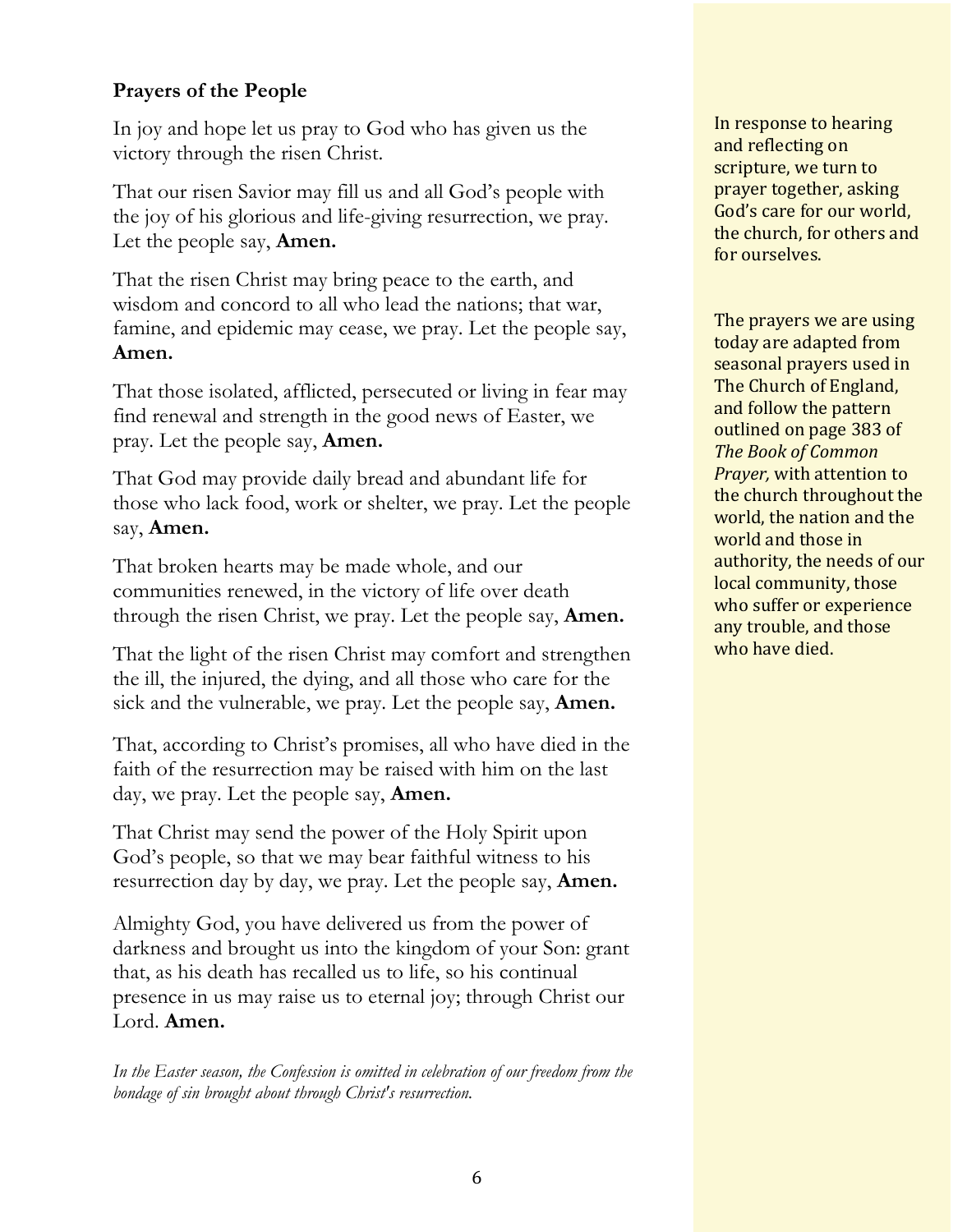#### **Exchange of Peace**

*The Celebrant says to the people* The peace of Christ be always with you.

*People* **And also with you.**

*The Ministers and People greet one another in the name of the Lord.*

Today, in the spirit of Christ's peace, please reach out to greet someone you might normally see in worship by telephone, internet, or text message.

When gathered in person, we would receive a collection of money for the support of the church at this point in a Sunday service.

If you are able to fulfill your annual pledge, please mail your regular pledge check to the office, use your bank's online payment system, or visit

www.trinitymoorestown.org/donate to make your weekly gift or regular pledge offering while we are unable to

**Anthem** *Deck Thyself, My Soul, With Gladness* George Frederic Handel

*Instead of praying the Great Thanksgiving over bread and wine, in this time when we are physically separated, we join together in an act of spiritual communion, beginning with the prayer that Jesus taught his disciples as the basis of all prayer.*

And now, as our Savior Christ has taught us, we are bold to say,

**Our Father, who art in heaven, hallowed be thy Name, thy kingdom come, thy will be done, on earth as it is in heaven. Give us this day our daily bread. And forgive us our trespasses, as we forgive those who trespass against us. And lead us not into temptation, but deliver us from evil. For thine is the kingdom, and the power, and the glory, for ever and ever. Amen.**

At every service in the **Example 20** ather in person. Episcopal Church, we pray the Lord's **Prayer**, which we learn in the gospels (Matthew 6:9-13, Luke  $11:1-4$ ) The prayer takes its name from the request of Jesus' disciples, "Lord, teach us to pray."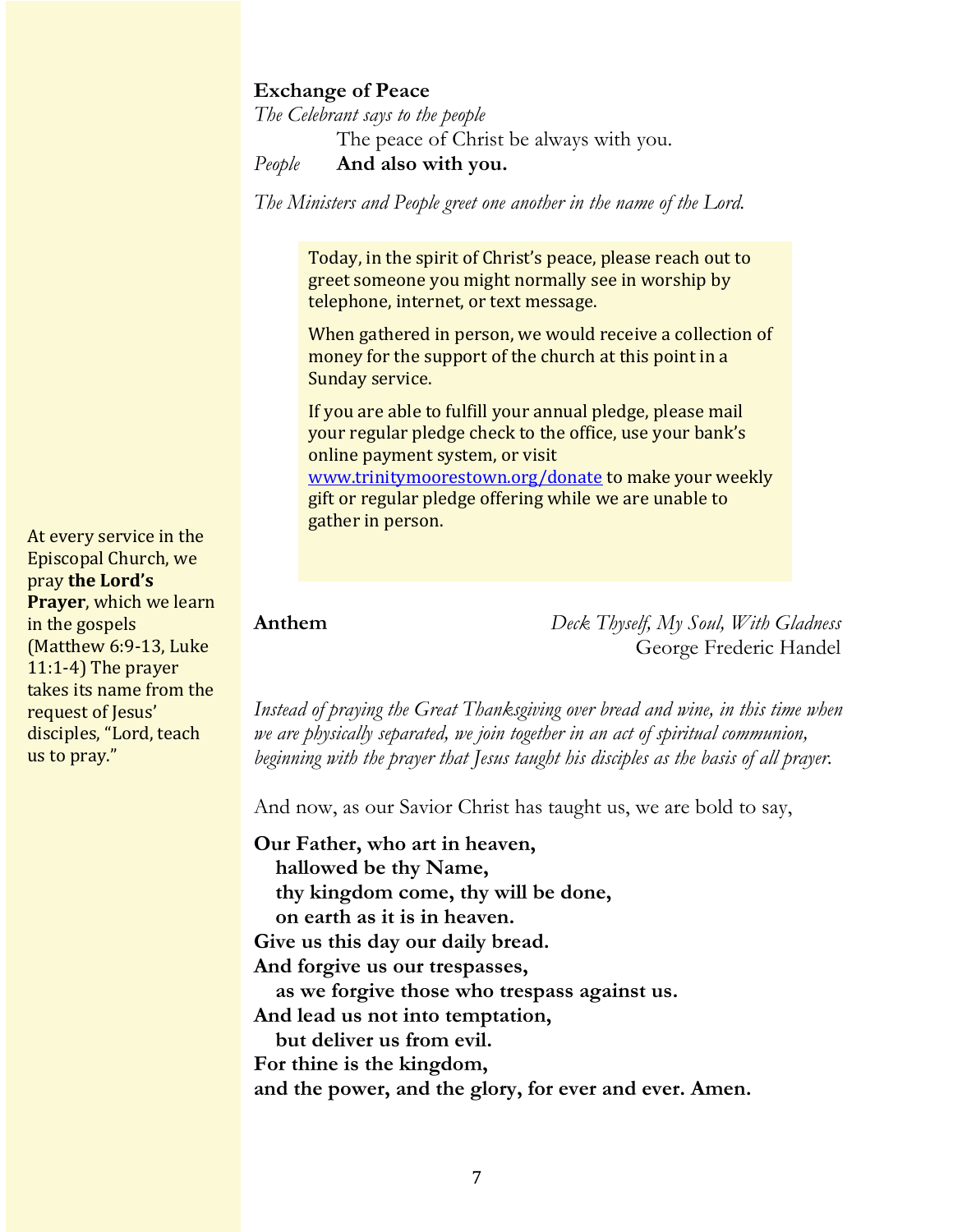*During this time of worshipping together but physically* distant, we depend on the long established teaching of the *Church that if a person is prevented from physically receiving the Sacrament for reasons of extreme illness or disability, the desire for Christ's presence alone is enough for all the benefits of the Sacrament to be received. This is often referred to as "spiritual communion."*

### **A Prayer for Spiritual Communion**

**Jesus, I believe that you are truly present in the Holy Sacrament and, since I cannot at this time receive communion, I pray you to come into my heart. I unite myself with you and embrace you with all my heart, my soul, and my mind. Let nothing separate me from you; let me serve you in this life, until by your grace, I come to your glorious kingdom and unending peace. Amen.**

> *(From Saint Augustine's Prayer Book, rev 2014., based on a prayer by St. Alphonsus de Liguori)*

**Post communion prayer** *Book of Common Prayer, page 365*

**Eternal God, heavenly Father, you have graciously accepted us as living members of your Son our Savior Jesus Christ, and you have fed us with spiritual food in the Sacrament of his Body and Blood. Send us now into the world in peace, and grant us strength and courage to love and serve you with gladness and singleness of heart; through Christ our Lord. Amen.**

#### **Blessing**

God, who through the resurrection of our Lord Jesus Christ has given us the victory, give you joy and peace in your faith; and the blessing of God Almighty, the holy and undivided Trinity, be upon you and remain with you for ever. **Amen.**

Because we cannot physically receive the bread and wine together today, we name our need for Christ's nourishing presence in our spirits in this prayer for spiritual communion.

We pray the usual **Post-Communion Prayer** thanking God for the blessings received in the spiritual food of this sacrament, even though we have not physically received the bread or wine, and asking that we be prepared by those spiritual riches to go into the world to share in God's ongoing work.

The priest offers God's blessing, in a form adapted for the Easter season.